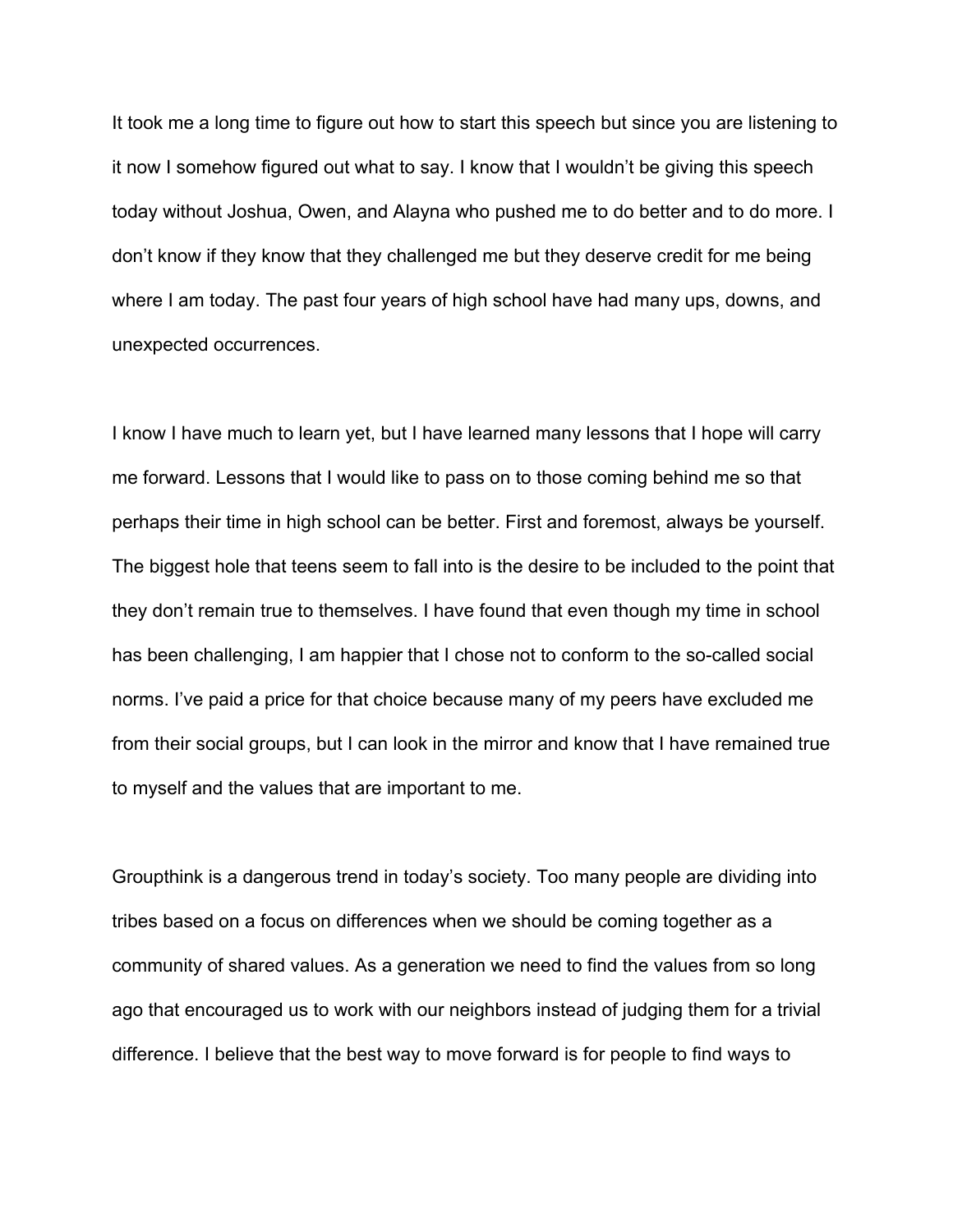strengthen their community. Volunteer at the food bank, sit and listen to someone with a different viewpoint and try to understand their perspective and ask that they do the same for you.

To that end, I would advise those following me that in order to remain true to yourself, you need to determine what is important to you. Don't let societal pressures dictate how you should act or think. Determine those values that are important to you and find people who accept you for who you are and not for how you are willing to change simply for peer acceptance. This next part is for the girls entering high school or in any grade, from the wise words of Mr. Grimson "don't dumb yourself down for a boy." If you are smart then be smart. If you are athletic then be athletic but do so humbly.

If you are given an opportunity that gives you the chance to improve yourself or that you believe will do you good then take it. If I hadn't decided to go to Costa Rica with a group of my peers, I would have never been on a plane, I would not have seen the ocean, and I would not have found my desire to travel. Without my trip to Costa Rica, I would not have the courage to go to the Galapagos Islands with a group of students from Meeker that I barely know. Take chances, don't be afraid to do something outside your comfort zone.

I want to thank my family for always standing behind me when times were tough and when times were good. I want to thank all my coaches for pushing me to do better and